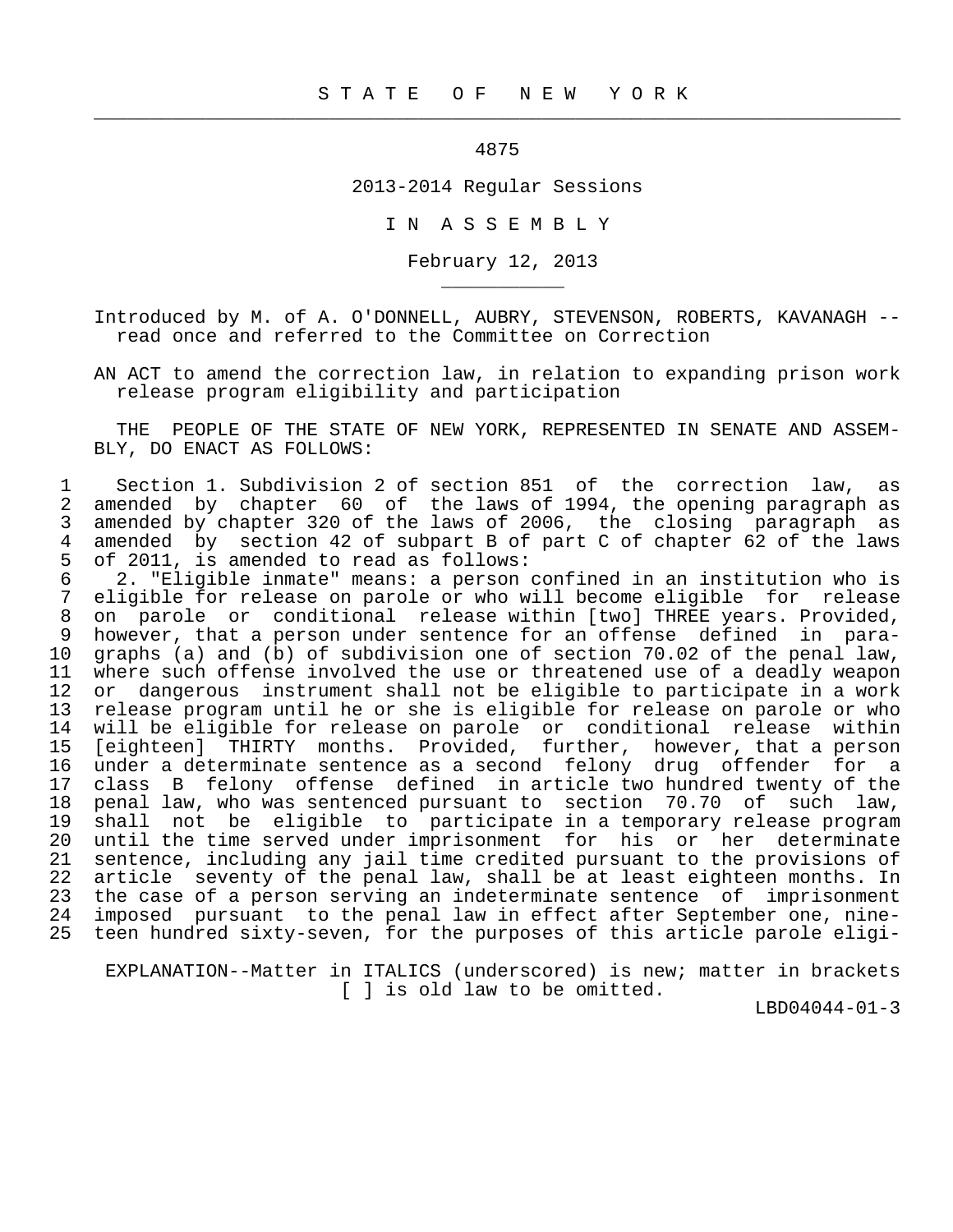1 bility shall be upon the expiration of the minimum period of imprison-<br>2 ment fixed by the court or where the court has not fixed any period. 2 ment fixed by the court or where the court has not fixed any period,<br>3 after service of the minimum period fixed by the state board of parole. 3 after service of the minimum period fixed by the state board of parole.<br>4 IIf an inmate is denied release on parole, such inmate shall not be 4 [If an inmate is denied release on parole, such inmate shall not be 5 deemed an eligible inmate until he or she is within two years of his or<br>6 her next scheduled appearance before the state parole board. I In any 6 her next scheduled appearance before the state parole board.] In any<br>7 case where an inmate is denied release on parole while participating in 7 case where an inmate is denied release on parole while participating in<br>8 a temporary release program, the department shall review the status of 8 a temporary release program, the department shall review the status of<br>9 the inmate to determine if continued placement in the program is appro- 9 the inmate to determine if continued placement in the program is appro- 10 priate. No person convicted of any escape or absconding offense defined<br>11 in article two hundred five of the penal law shall be eligible for 11 in article two hundred five of the penal law shall be eligible for<br>12 temporary release. Further, no person under sentence for aggravated 12 temporary release. Further, no person under sentence for aggravated<br>13 harassment of an emplovee by an inmate as defined in section 240.32 of 13 harassment of an employee by an inmate as defined in section 240.32 of<br>14 the penal law for, any homicide offense defined in article one hundred the penal law for, any homicide offense defined in article one hundred 15 twenty-five of the penal law, for any sex offense defined in article one 16 hundred thirty of the penal law, FOR AN ACT OF TERRORISM AS DEFINED IN<br>17 ARTICLE FOUR HUNDRED NINETY OF THE PENAL LAW, FOR AN OFFENSE INVOLVING 17 ARTICLE FOUR HUNDRED NINETY OF THE PENAL LAW, FOR AN OFFENSE INVOLVING<br>18 THE SEXUAL PERFORMANCE OF A CHILD AS DEFINED IN ARTICLE TWO HUNDRED 18 THE SEXUAL PERFORMANCE OF A CHILD AS DEFINED IN ARTICLE TWO HUNDRED<br>19 SIXTY-THREE OF THE PENAL LAW, or for an offense defined in section 19 SIXTY-THREE OF THE PENAL LAW, or for an offense defined in section<br>20 255.25, 255.26 or 255.27 of the penal law shall be eligible to partic- 20 255.25, 255.26 or 255.27 of the penal law shall be eligible to partic- 21 ipate in a work release program as defined in subdivision three of this<br>22 section. Nor shall any person under sentence for any sex offense defined 22 section. Nor shall any person under sentence for any sex offense defined<br>23 in article one hundred thirty of the penal law be eligible to particin article one hundred thirty of the penal law be eligible to partic- 24 ipate in a community services program as defined in subdivision five of this section. [Notwithstanding the foregoing, no person who is an other- 26 wise eligible inmate who is under sentence for a crime involving: (a) 27 infliction of serious physical injury upon another as defined in the<br>28 penal law or (b) any other offense involving the use or threatened use 28 penal law or (b) any other offense involving the use or threatened use<br>29 of a deadly weapon may participate in a temporary release program with-29 of a deadly weapon may participate in a temporary release program with-<br>20 out the written approval of the commissioner. I The commissioner shall 30 out the written approval of the commissioner.] The commissioner shall<br>31 promulgate regulations giving direction to the temporary release commit-31 promulgate regulations giving direction to the temporary release commit-<br>32 tee at each institution in order to aid such committees in [carrving out 32 tee at each institution in order to aid such committees in [carrying out<br>33 this mandate] DETERMINING WHICH INMATES ARE ELIGIBLE AND APPROPRIATE TO 33 this mandate] DETERMINING WHICH INMATES ARE ELIGIBLE AND APPROPRIATE TO 34 PARTICIPATE IN THE TEMPORARY RELEASE PROGRAMS. 34 PARTICIPATE IN THE TEMPORARY RELEASE PROGRAMS.<br>35 The governor[, by executive order, ] may NOT

35 The governor [, by executive order, ] may NOT ISSUE OR ENFORCE ANY EXEC-<br>36 UTIVE ORDER TO exclude or limit the participation of any class of UTIVE ORDER TO exclude or limit the participation of any class of 37 [otherwise] eligible inmates from participation in a temporary release 38 program. Nothing in this paragraph shall be construed to affect<br>39 the validity of any executive order previously issued limi 39 the validity of any executive order previously issued limiting the<br>40 participation of otherwise eligible inmates in such program or] the 40 participation of otherwise eligible inmates in such program or] the<br>41 authority of the commissioner OF THE DEPARTMENT OF CORRECTIONS AND 41 authority of the commissioner OF THE DEPARTMENT-OF-CORRECTIONS AND<br>42 COMMUNITY-SUPERVISION-to-impose-appropriate-requlations [limiting such 42 COMMUNITY SUPERVISION to impose appropriate regulations [limiting such<br>43 participation] FOR DETERMINING WHICH INMATES ARE ELIGIBLE AND APPROPRI-43 participation] FOR DETERMINING WHICH INMATES ARE ELIGIBLE AND APPROPRI-<br>44 ATE TO PARTICIPATE IN THE TEMPORARY RELEASE PROGRAMS. THE COMMISSIONER 44 ATE TO PARTICIPATE IN THE TEMPORARY RELEASE PROGRAMS. THE COMMISSIONER<br>45 SHALL PROMULGATE REGULATIONS GIVING DIRECTION TO DEPARTMENT AND TRANSI-SHALL PROMULGATE REGULATIONS GIVING DIRECTION TO DEPARTMENT AND TRANSI-46 TIONAL SERVICES STAFF WITH REGARD TO DEVELOPING AND PROVIDING PROGRAM-<br>47 MATIC SUPPORT TO TEMPORARY RELEASE PARTICIPANTS WITH EMPHASIS ON THE 47 MATIC SUPPORT TO TEMPORARY RELEASE PARTICIPANTS WITH EMPHASIS ON THE 48 FIRST THREE MONTHS OF WORK RELEASE.

48 FIRST THREE MONTHS OF WORK RELEASE.<br>49 S 2. Subdivision 2 of section 851 49 S 2. Subdivision 2 of section 851 of the correction law, as amended by<br>50 chapter 447 of the laws of 1991, the opening paragraph as amended by 50 chapter 447 of the laws of 1991, the opening paragraph as amended by<br>51 chapter 252 of the laws of 2005, and the closing paragraph as amended by 51 chapter 252 of the laws of 2005, and the closing paragraph as amended by<br>52 section 43 of subpart B of part C of chapter 62 of the laws of 2011, is 52 section 43 of subpart B of part C of chapter 62 of the laws of 2011, is<br>53 amended to read as follows: 53 amended to read as follows:<br>54 2. "Eligible inmate" mean

 54 2. "Eligible inmate" means: a person confined in an institution who is 55 eligible for release on parole or who will become eligible for release<br>56 on parole or conditional release within [two] THREE years. Provided, on parole or conditional release within [two] THREE years. Provided,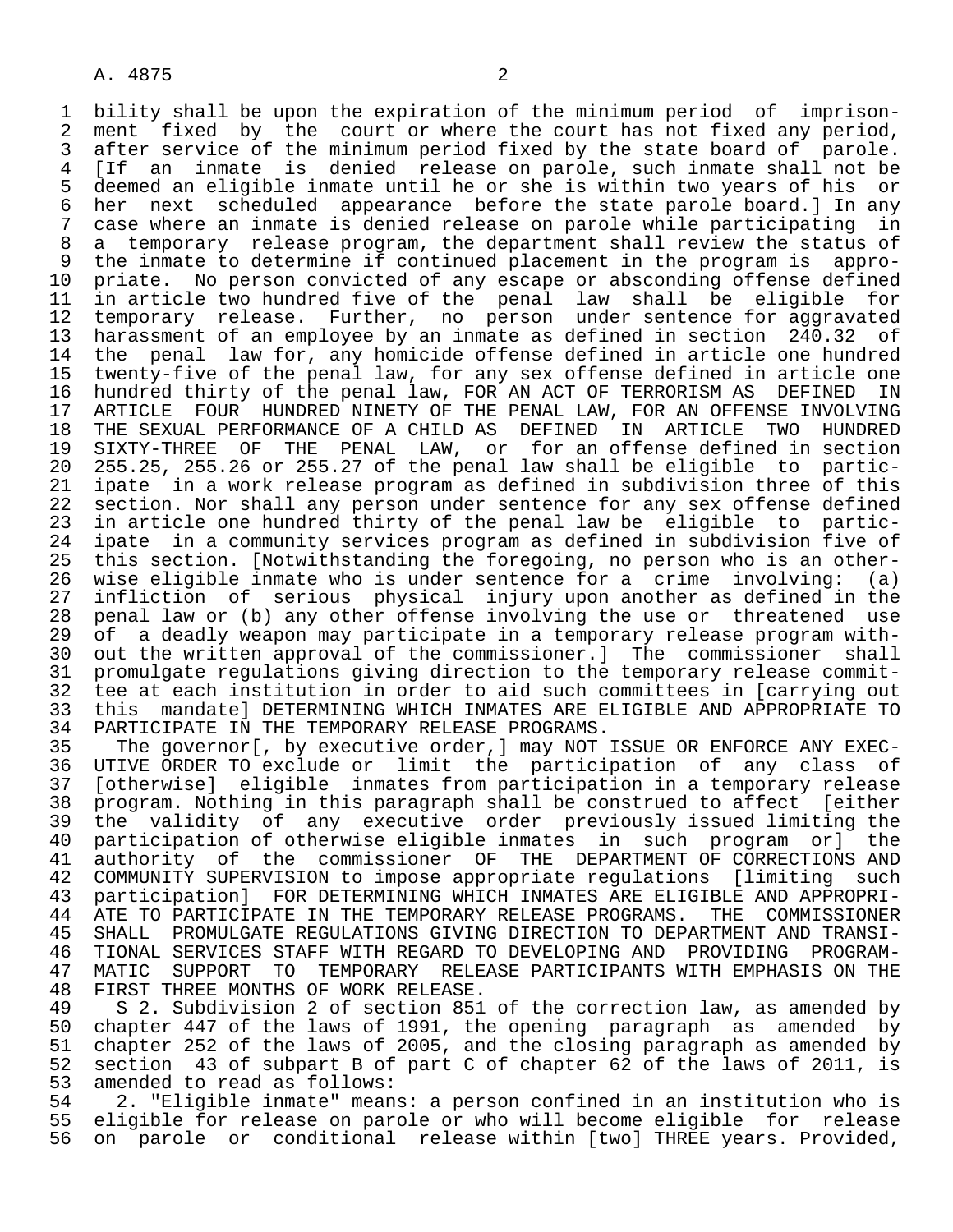1 that a person under a determinate sentence as a second felony drug<br>2 offender for a class B felony offense defined in article two hundred 2 offender for a class B felony offense defined in article two hundred<br>3 twenty of the penal law, who was sentenced pursuant to section 70.70 of 3 twenty of the penal law, who was sentenced pursuant to section 70.70 of<br>4 such law, shall not be eligible to participate in a temporary release 4 such law, shall not be eligible to participate in a temporary release<br>5 program until the time served under imprisonment for his or her determi-5 program until the time served under imprisonment for his or her determi-<br>6 nate sentence, including any jail time credited pursuant to the 6 nate sentence, including any jail time credited pursuant to the<br>7 provisions of article-seventy-of the-penal-law, shall-be-at-least-eigh-7 provisions of article seventy of the penal law, shall be at least eigh-<br>8 teen months. In the case of a person serving an indeterminate sentence 8 teen months. In the case of a person serving an indeterminate sentence<br>8 of imprisonment imposed pursuant to the penal law in effect after 9 of imprisonment imposed pursuant to the penal law in effect after<br>10 September one, nineteen hundred sixty-seven, for the purposes of this 10 September one, nineteen hundred sixty-seven, for the purposes of this<br>11 article parole eligibility shall be upon the expiration of the minimum 11 article parole eligibility shall be upon the expiration of the minimum<br>12 period of imprisonment fixed by the court or where the court has not 12 period of imprisonment fixed by the court or where the court has not<br>13 fixed any period, after service of the minimum period fixed by the state 13 fixed any period, after service of the minimum period fixed by the state<br>14 board of parole. [If an inmate is denied release on parole, such inmate board of parole. [If an inmate is denied release on parole, such inmate 15 shall not be deemed an eligible inmate until he or she is within two 16 years of his or her next scheduled appearance before the state parole<br>17 board. I In any case where an inmate is denied release on parole while 17 board.] In any case where an inmate is denied release on parole while<br>18 participating in a temporary release program, the department shall 18 participating in a temporary release program, the-department-shall<br>19 review the status of the inmate to-determine if continued placement in 19 review the status of the inmate to determine if continued placement in<br>20 the program is appropriate. No person convicted of any escape or 20 the program is appropriate. No person convicted of any escape or<br>21 absconding offense defined in article two hundred five of the penal law 21 absconding offense defined in article two hundred five of the penal law<br>22 shall be eligible for temporary release. FURTHER, NO PERSON UNDER 22 shall be eligible for temporary release. FURTHER, NO PERSON UNDER<br>23 SENTENCE FOR AGGRAVATED HARASSMENT OF AN EMPLOYEE BY AN INMATE AS 23 SENTENCE FOR AGGRAVATED HARASSMENT OF AN EMPLOYEE BY AN INMATE AS<br>24 DEFINED IN SECTION 240.32 OF THE PENAL LAW FOR, ANY HOMICIDE OFFENSE 24 DEFINED IN SECTION 240.32 OF THE PENAL LAW FOR, ANY HOMICIDE OFFENSE<br>25 DEFINED IN ARTICLE ONE HUNDRED TWENTY-FIVE OF THE PENAL LAW, FOR ANY SEX DEFINED IN ARTICLE ONE HUNDRED TWENTY-FIVE OF THE PENAL LAW, FOR ANY SEX 26 OFFENSE DEFINED IN ARTICLE ONE HUNDRED THIRTY OF THE PENAL LAW, FOR AN<br>27 ACT OF TERRORISM AS DEFINED IN ARTICLE FOUR HUNDRED NINETY OF THE PENAL 27 ACT OF TERRORISM AS DEFINED IN ARTICLE FOUR HUNDRED NINETY OF THE PENAL<br>28 LAW, FOR AN OFFENSE INVOLVING THE SEXUAL PERFORMANCE OF A CHILD AS 28 LAW, FOR AN OFFENSE INVOLVING THE SEXUAL PERFORMANCE OF A CHILD AS 29 DEFINED IN ARTICLE TWO HUNDRED SIXTY-THREE OF THE PENAL LAW, OR FOR AN<br>30 OFFENSE DEFINED IN SECTION 255.25, 255.26 OR 255.27 OF THE PENAL LAW 30 OFFENSE DEFINED IN SECTION 255.25, 255.26 OR 255.27 OF THE PENAL LAW 31 SHALL BE ELIGIBLE TO PARTICIPATE IN A WORK RELEASE PROGRAM AS DEFINED IN<br>32 SUBDIVISION THREE OF THIS SECTION. Nor shall any person under sentence 32 SUBDIVISION THREE OF THIS SECTION. Nor shall any person under sentence<br>33 for any sex offense defined in article one hundred thirty of the penal 33 for any sex offense defined in article one hundred thirty of the penal<br>34 law be eligible to participate in a community services program as 34 law be eligible to participate in a community services program as 35 defined in subdivision five of this section. [Notwithstanding the fore- 36 going, no person who is an otherwise eligible inmate who is under 37 sentence for a crime involving: (a) infliction of serious physical inju- 38 ry upon another as defined in the penal law, (b) a sex offense involving 39 forcible compulsion, or (c) any other offense involving the use or<br>40 threatened use of a deadly weapon may participate in a temporary release 40 threatened use of a deadly weapon may participate in a temporary release<br>41 program without the written approval of the commissioner. The commis-41 program without the written approval of the commissioner.] The commis-<br>42 sioner shall promulgate regulations giving direction to the temporary 42 sioner shall promulgate regulations giving direction to the temporary<br>43 release committee at each institution in order to aid such committees in 43 release committee at each institution in order to aid such committees in<br>44 [carrving out this mandate] DETERMINING WHICH INMATES ARE ELIGIBLE AND 44 [carrying out this mandate] DETERMINING WHICH INMATES ARE ELIGIBLE AND<br>45 APPROPRIATE TO PARTICIPATE IN THE TEMPORARY RELEASE PROGRAMS. 45 APPROPRIATE TO PARTICIPATE IN THE TEMPORARY RELEASE PROGRAMS.

46 The governor [, by executive order, ] may NOT ISSUE OR ENFORCE ANY EXEC-<br>47 UTIVE ORDER TO exclude or limit the participation of any class of 47 UTIVE ORDER TO exclude or limit the participation of any class of<br>48 [otherwise] eligible inmates from participation in a temporary release 48 [otherwise] eligible inmates from participation in a temporary release 49 program. Nothing in this paragraph shall be construed to affect [either<br>50 the validity of any executive order previously issued limiting the 50 the validity of any executive order previously issued limiting the<br>51 participation of otherwise eligible inmates in such program or] the participation of otherwise eligible inmates in such program or] the 52 authority of the commissioner to impose appropriate regulations [limit- 53 ing such participation] FOR DETERMINING WHICH INMATES ARE ELIGIBLE AND<br>54 APPROPRIATE TO PARTICIPATE IN TEMPORARY RELEASE PROGRAMS. THE COMMIS-54 APPROPRIATE TO PARTICIPATE IN TEMPORARY RELEASE PROGRAMS.<br>55 SIONER SHALL PROMULGATE REGULATIONS GIVING DIRECTION TO DEE 55 SIONER SHALL PROMULGATE REGULATIONS GIVING DIRECTION TO DEPARTMENT AND<br>56 TRANSITIONAL SERVICES STAFF WITH REGARD TO DEVELOPING AND PROVIDING 56 TRANSITIONAL SERVICES STAFF WITH REGARD TO DEVELOPING AND PROVIDING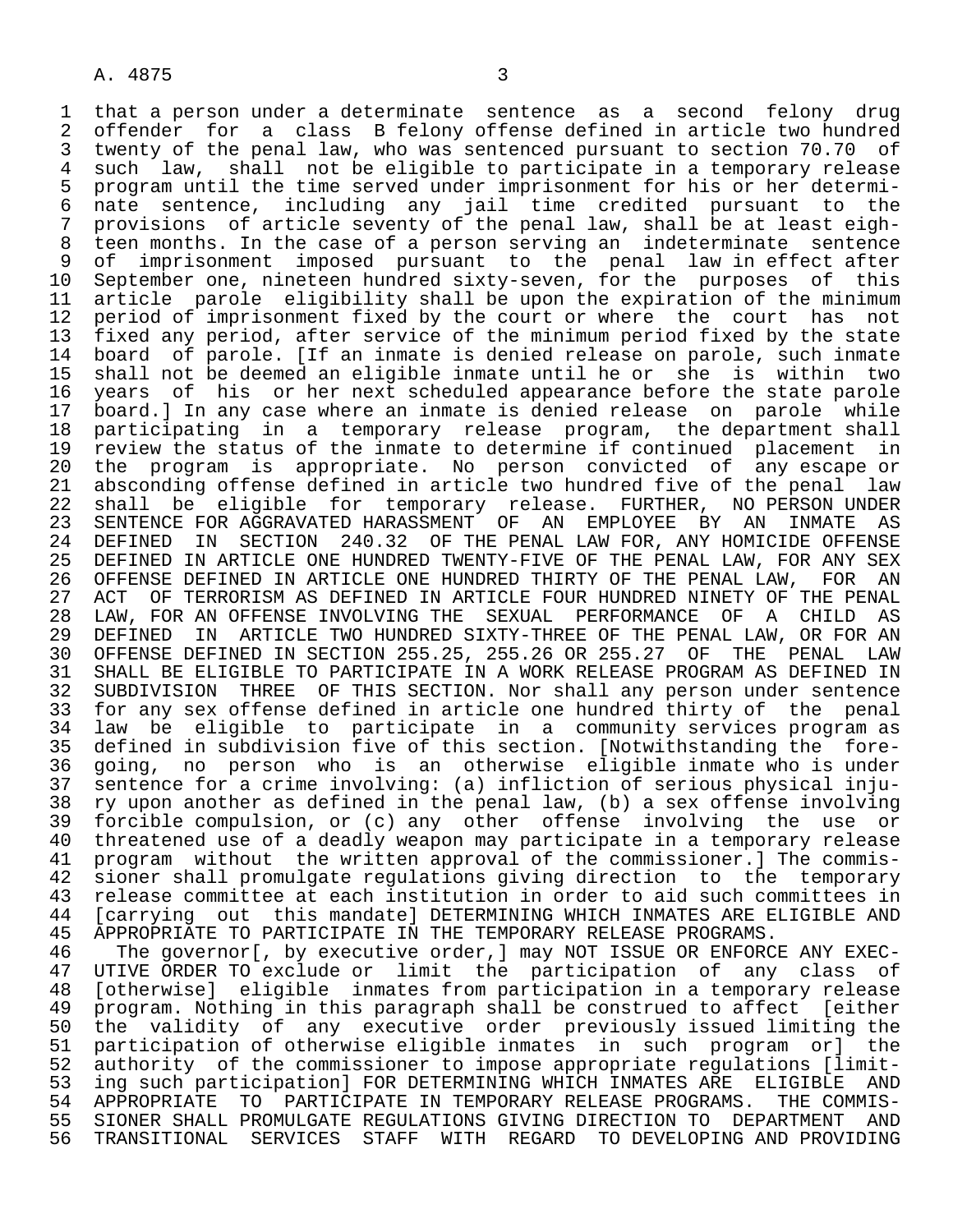1 PROGRAMMATIC SUPPORT TO TEMPORARY RELEASE PARTICIPANTS WITH EMPHASIS ON<br>2 THE FIRST THREE MONTHS OF WORK RELEASE. 2 THE FIRST THREE MONTHS OF WORK RELEASE.<br>3 S 3. Subdivision 2 of section 851 o

3 S 3. Subdivision 2 of section 851 of the correction law, as added by<br>4 chapter 472 of the laws of 1969, is amended to read as follows: 4 chapter 472 of the laws of 1969, is amended to read as follows:<br>5 2. "Eligible inmate" means a person confined in an institutio

5 2. "Eligible inmate" means a person confined in an institution where a<br>6 work release program has been established who is eligible for release on 6 work release program has been established who is eligible for release on<br>7 parole or who will become eligible for release on parole within [one 7 parole or who will become eligible for release on parole within [one

8 year] THREE YEARS.<br>9 S 4. Subdivision 9 S 4. Subdivision 2-a of section 851 of the correction law, as added by<br>10 chapter 251 of the laws of 2002, is amended to read as follows: 10 chapter 251 of the laws of 2002, is amended to read as follows:<br>11 12-a. Notwithstanding subdivision two of this section, the ter

 11 2-a. Notwithstanding subdivision two of this section, the term "eligi- 12 ble inmate" shall also include a person confined in an institution who<br>13 is eligible for release on parole or who will become eligible for 13 is eligible for release on parole or who will become eligible for<br>14 release on parole or conditional release within [two] THREE vears, and 14 release on parole or conditional release within [two] THREE years, and 15 who was convicted of a homicide offense as defined in article one 16 hundred twenty-five of the penal law [or an assault offense defined in<br>17 article one hundred twenty of the penal law, and who can demonstrate to 17 article one hundred twenty of the penal law, and who can demonstrate to<br>18 the commissioner that: (a) the victim of such homicide or assault was a 18 the commissioner that: (a) the victim of such homicide or assault was a<br>19 member of the inmate's immediate family as that term is defined in 19 member of the inmate's immediate family as that term is defined in<br>20 section 120.40 of the penal law or had a child in common with the 20 section 120.40 of the penal law or had a child in common with the<br>21 inmate; (b) the inmate was subjected to substantial physical, sexual or 21 inmate; (b) the inmate was subjected to substantial physical, sexual or<br>22 psychological abuse committed by the victim of such homicide or assault; 22 psychological abuse committed by the victim of such homicide or assault;<br>23 and (c) such abuse was a substantial factor in causing the inmate to 23 and (c) such abuse was a substantial factor in causing the inmate to<br>24 commit such homicide or assault. With respect to an inmate's claim that 24 commit such homicide or assault. With respect to an inmate's claim that<br>25 he or she was subjected to substantial physical, sexual or psychological 25 he or she was subjected to substantial physical, sexual or psychological 26 abuse committed by the victim, such demonstration shall include corrobo- 27 rative material that may include, but is not limited to, witness state-<br>28 ments, social services records, hospital records, law enforcement 28 ments, social services records, hospital records, law enforcement<br>29 records and a showing based in part on documentation prepared at or near 29 records and a showing based in part on documentation prepared at or near<br>20 the time of the commission of the offense or the prosecution thereof 30 the time of the commission of the offense or the prosecution thereof<br>31 tending to support the inmate's claim. Prior to making a determination 31 tending to support the inmate's claim. Prior to making a determination<br>32 under this subdivision, the commissioner is required to request and take 32 under this subdivision, the commissioner is required to request and take<br>33 into consideration the opinion of the district attorney who prosecuted 33 into consideration the opinion of the district attorney who prosecuted<br>34 the underlying homicide or assault offense and the opinion of the 34 the underlying homicide or assault offense and the opinion of the<br>35 sentencing court. If such opinions are received within forty-five days 35 sentencing court. If such opinions are received within forty-five days<br>36 of the request, the commissioner shall take them into consideration. If of the request, the commissioner shall take them into consideration. If 37 such opinions are not so received, the commissioner may proceed with the<br>38 determination. Any action by the commissioner pursuant to this subdivi- 38 determination. Any action by the commissioner pursuant to this subdivi- 39 sion shall be deemed a judicial function and shall not be reviewable in

40 any court.<br>41 S 5. Sub 41 S 5. Subdivision 2-b of section 851 of the correction law, as added by 42 chapter 738 of the laws of 2004, is amended to read as follows:<br>43 2-b. When calculating in advance the date on which a person i

 43 2-b. When calculating in advance the date on which a person is or will 44 be eligible for release on parole or conditional release, for purposes<br>45 of determining eligibility for temporary release or for placement at an of determining eligibility for temporary release or for placement at an 46 alcohol and substance abuse treatment correctional annex, the commis-<br>47 sioner shall consider and include credit for all potential credits and 47 sioner shall consider and include credit for all potential credits and<br>48 reductions including but not limited to merit time. ADDITIONAL MERIT 48 reductions including but not limited to merit time, ADDITIONAL MERIT<br>49 TIME and good behavior allowances. Nothing in this subdivision shall be 49 TIME and good behavior allowances. Nothing in this subdivision shall be<br>50 interpreted as precluding the consideration and inclusion of credit for 50 interpreted as precluding the consideration and inclusion of credit for<br>51 all potential credits and reductions including, but not limited to, 51 all potential credits and reductions including, but not limited to,<br>52 merit time, ADDITIONAL MERIT TIME and good behavior allowances when 52 merit time, ADDITIONAL MERIT TIME and good behavior allowances when<br>53 calculating in advance for any other purpose the date on which a person 53 calculating in advance for any other purpose the date on which a person<br>54 is or will be eligible for release on parole or conditional release. 54 is or will be eligible for release on parole or conditional release.<br>55 5 S 6. This act shall take effect immediately, provided however,

55 S 6. This act shall take effect immediately, provided however, that<br>56 the amendments to subdivision 2 of section 851 of the correction law the amendments to subdivision 2 of section 851 of the correction law